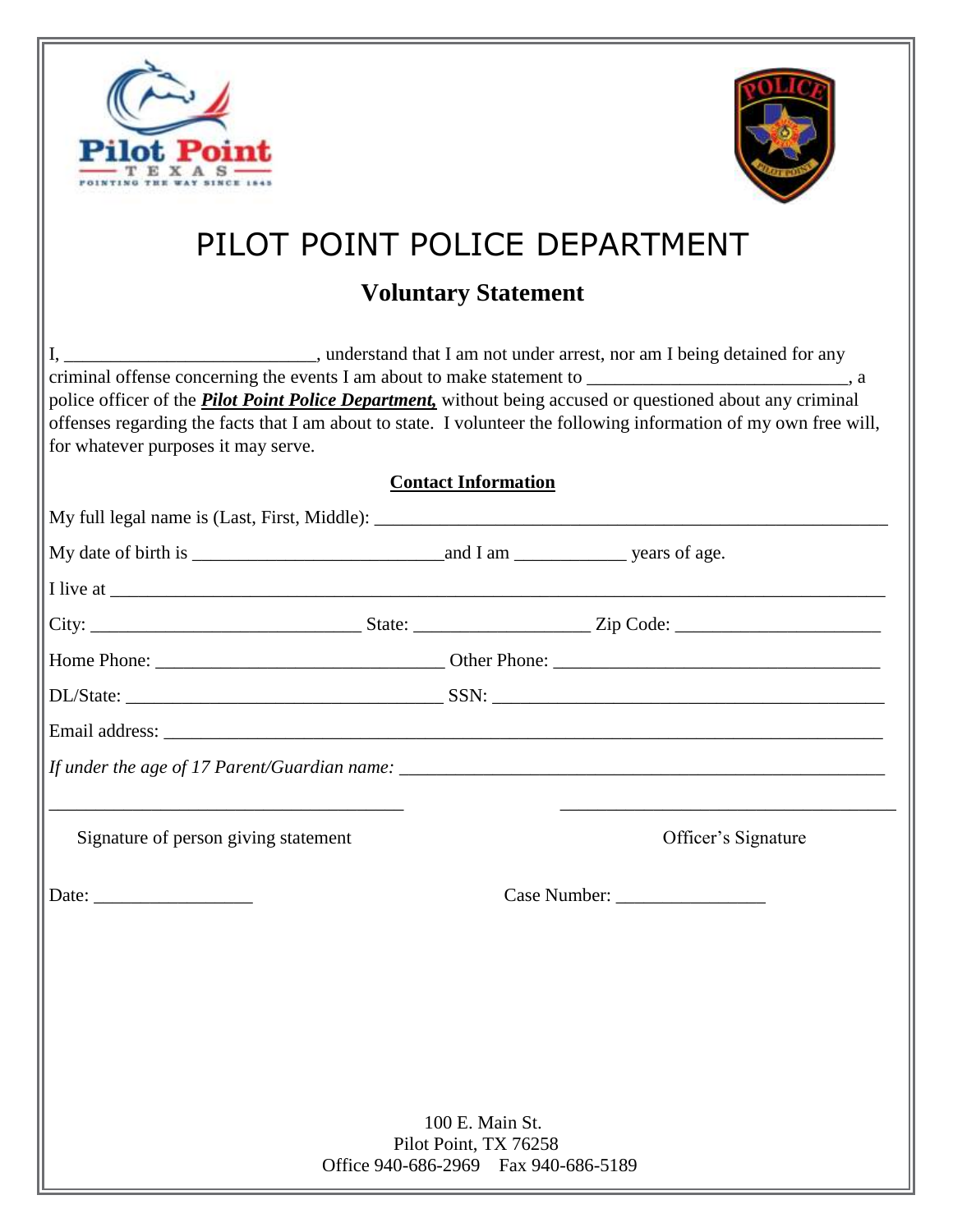



## **Voluntary Statement Continued:**

| Signature of person giving statement  | Officer's Signature |
|---------------------------------------|---------------------|
|                                       |                     |
|                                       | Page ____ of _____  |
|                                       |                     |
|                                       |                     |
|                                       |                     |
|                                       |                     |
| 100 E. Main St.                       |                     |
| Pilot Point, TX 76258                 |                     |
| Office 940-686-2969  Fax 940-686-5189 |                     |
|                                       |                     |